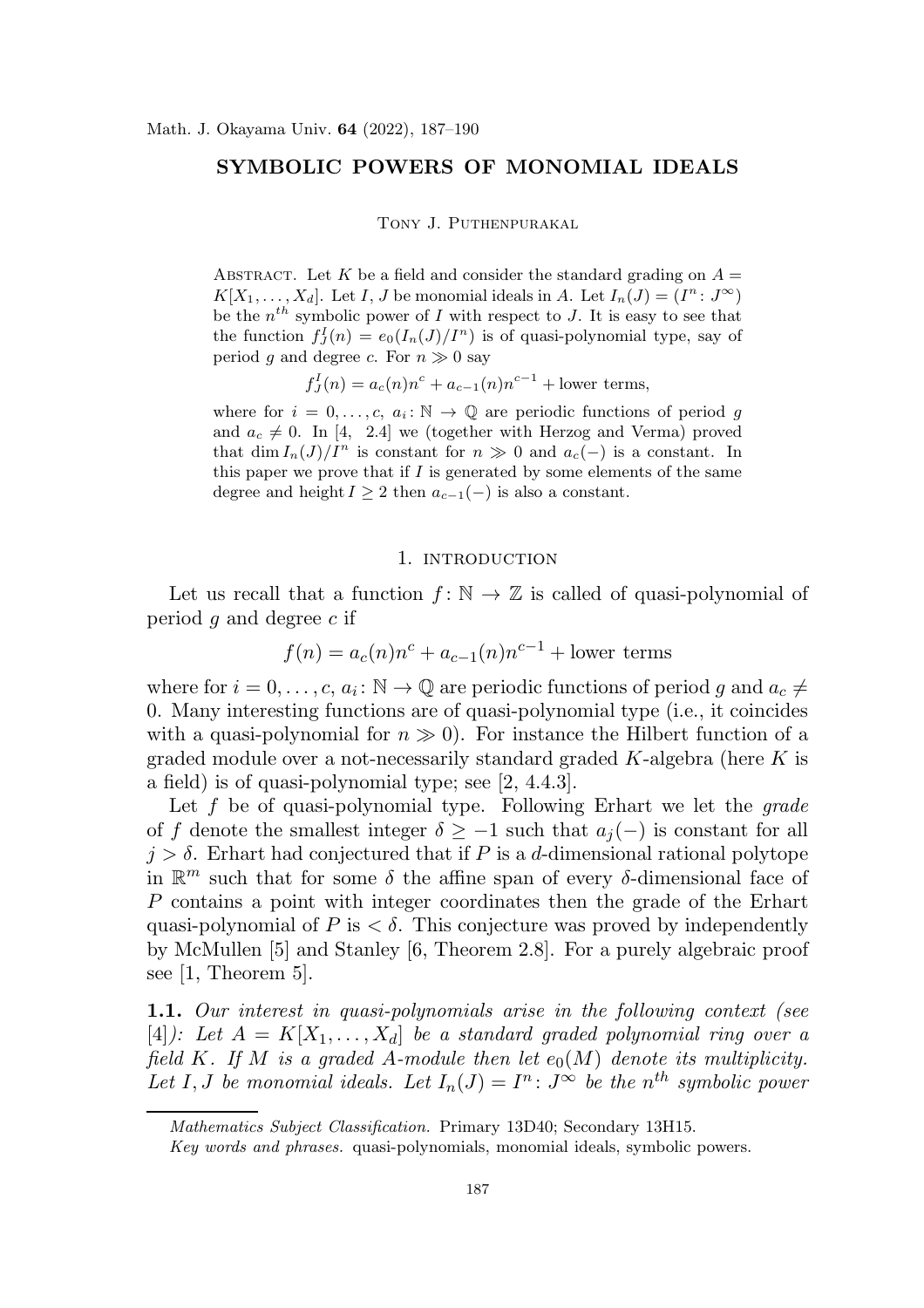#### 188 T. PUTHENPURAKAL

*of* I with respect to J. Then by [3, 3.2] we have that  $\bigoplus_{n\geq 0} I_n(J)$  is a finitely *generated* A*-algebra. From this it is easy to see that* f I  $J_I^{\bar{I}}(n) = e_0(I_n(J)/I^n)$ *is of quasi-polynomial type, say of period* g *and degree* c*. We write*

$$
f_J^I(n) = a_c(n)n^c + a_{c-1}(n)n^{c-1} + lower \ terms.
$$

*In* [4, 2.4] *we proved that* dim  $I_n(J)/I^n$  *is constant for*  $n \gg 0$  *and*  $a_c(-)$  *is a positive constant. In this short paper we prove*

Theorem 1.2. *[with hypotheses as in 1.1] Further assume that* I *is generated by some elements of the same degree and height I ≥ 2. Then*  $a_{c-1}(-)$ *is also a constant.*

### 2. Preliminaries

 $Let\ K\ be\ a\ field\ and\ let\ R=\bigoplus_{m\geq 0}R_m\ be\ a\ standard\ graded,\ finitely$ *generated* K = R0*-algebra. We do not assume* R *is a polynomial ring.* Let  $M = \bigoplus_{m \geq 0} M_m$  be a graded R-module. Its Hilbert series is  $H_M(z) =$  $\sum_{m\geq 0} \dim_K \bar{M_m} z^m$ . It is well-known that  $H_M(z) = h_M(z)/(1-z)^{\dim M}$ *where*  $h_M(z) \in \mathbb{Z}[z]$ *. The number*  $e_0(M) = h_M(1)$  *is called the* multiplicity *of* M*.*

**2.1.** Let I be a homogeneous ideal in R. An element  $x \in I$  is called Isuperficial *if there exists*  $n_0$  *such that*  $(I^{n+1}: x) \cap I^{n_0} = I^n$  *for all*  $n \geq n_0$ *. Superficial elements exist when* K *is infinite.* If  $\text{grade}(I) > 0$  *then by using Artin-Rees lemma it can be shown that*  $(I^{n+1}: x) = I^n$  for all  $n \gg 0$ . If  $I = (u_1, \ldots, u_l)$  and  $K$  *is infinite then a general linear sum of the*  $u_i$  *is an* I*-superficial element. Thus* I*-superficial elements need not be homogeneous even if* I *is. However if* I *is generated by some elements of the same degree then it is clear that there exists homogeneous* I*-superficial elements.*

*The following result can be shown in the same way as in the proof of Proposition 2.3 and Theorem 2.4 in* [4]*.*

**Theorem 2.2.** *(with setup as above). Let*  $\mathcal{F} = \{J_n\}_{n>0}$  *be a multiplicative filtration of homogeneous ideals with*  $J_0 = R$  *and*  $I \subseteq J_1$ *. Further assume*  $that~\mathcal{S}(\mathcal{F}) = \bigoplus_{n\geq 0} J_n$  *is a finitely generated R-algebra. Then the function*  $f_{\bar{\mathcal{I}}}^I$  $F_{\mathcal{F}}(n) = e_0(J_n/I^n)$  is of quasi-polynomial type, say of degree c and period g. *For*  $n \gg 0$  *we write*  $f_{\mathcal{I}}^I$  $f_{\mathcal{F}}(n) = a_c(n)n^c + lower \ terms.$  If grade(I) > 0 *then*  $\dim(J_n/I^n)$  *is constant for*  $n \gg 0$  *and*  $a_c(-)$  *is a constant.* 

**2.3.** Let  $\mathcal{F} = \{J_n\}_{n\geq 0}$  be a multiplicative filtration of homogeneous ideals *with*  $J_0 = R$  *and*  $I \subseteq J_1$ *. Let*  $\mathcal{R} = R[It]$  *be the Rees-algebra of* I*. Then*  $L^{\mathcal{F}} \;=\; \bigoplus_{n\geq 0} R/J_{n+1} \; \; has \; \; a \; \; structure \;\; of \;\; {\mathcal{R}}\textrm{-}module. \quad This \; \; can \; \; be \; \; seen \; \; as$  $\textit{follows. Note } \mathcal{S}(\mathcal{F}) \, = \, \bigoplus_{n \geq 0} J_n \, \, \, \textit{is a graded} \, \, \mathcal{R}\textit{-module.} \, \, \, \textit{We have a short}$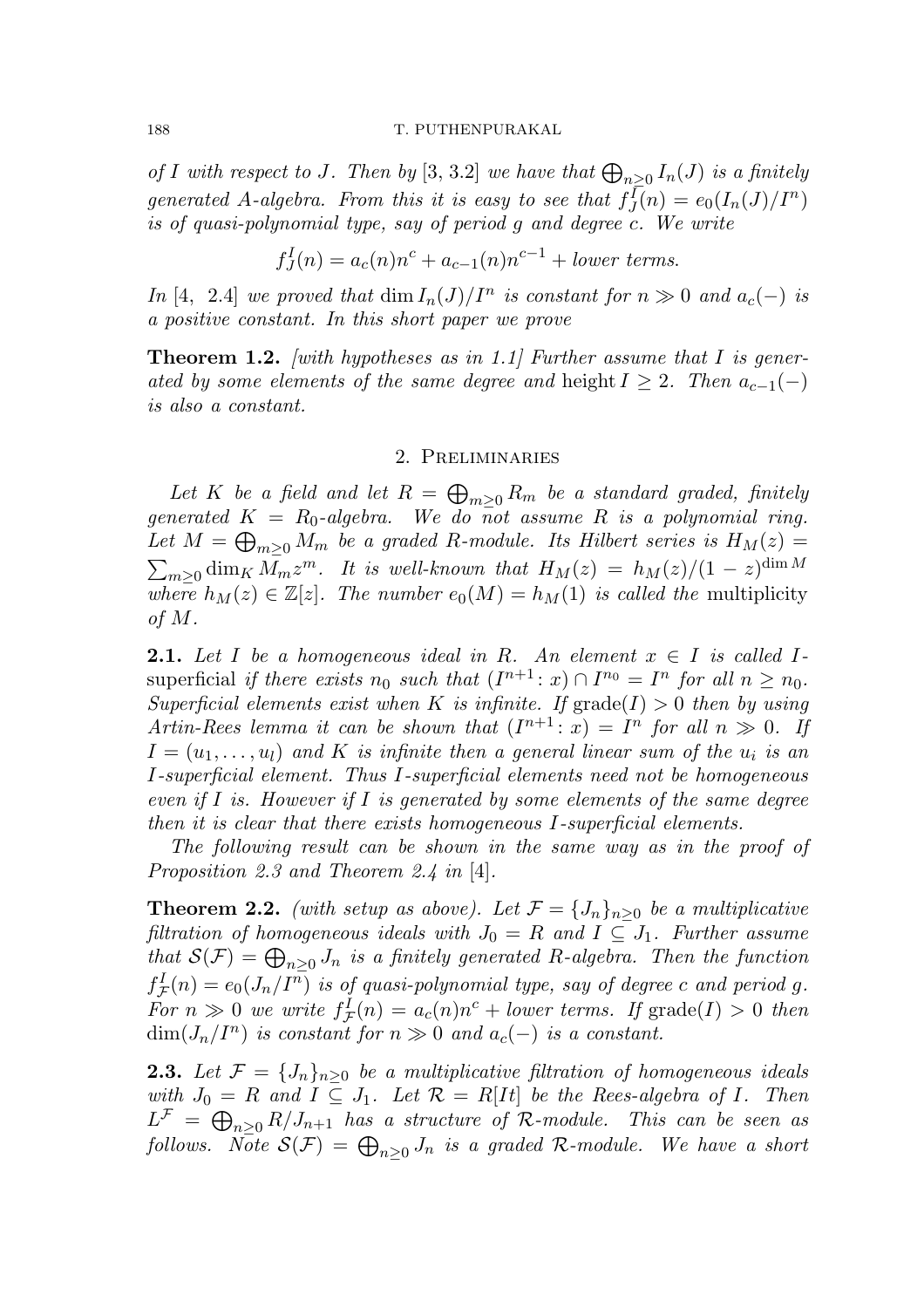*exact sequence*

$$
0 \to \mathcal{S}(\mathcal{F}) \to R[t] \to L^{\mathcal{F}}(-1) \to 0.
$$

*This gives an*  $\mathcal{R}$ *-module structure on*  $L^{\mathcal{F}}(-1)$  *and so on*  $L^{\mathcal{F}}$ *.* 

## 3. Proof of Theorem 1.2

*In this section we give*

*Proof of Theorem 1.2.* We may assume that K is an infinite field. Let  $f(n) = e_0(I_n(J)/I^n)$ . Then by our earlier result f is of polynomial type say of degree c and period  $q$ . Say

$$
f(n) = a_c(n)n^c + a_{c-1}(n)n^{c-1} + \text{lower terms for } n \gg 0,
$$

where  $a_c(n) = a$  is a positive constant. We have nothing to show if  $c = 0$ . So assume  $c > 0$ . We also have  $\dim I_n(J)/I^n$  is constant for  $n \gg 0$ . Let this constant be r.

As I is generated by some elements of the same degree we can choose homogeneous u which is I-superficial. Say  $(I^{n+1}: u) = I^n$  for  $n \geq n_0$ .

Claim-1:  $(I_{n+1}(J): u) = I_n(J)$  for  $n \geq n_0$ . Fix  $n \geq n_0$ . Let  $p \in (I_{n+1}(J): u)$ . Then  $up \in I_{n+1}(J)$ . So  $upJ^m \subseteq I^{n+1}$  for some  $m > 0$ . Then  $pJ^m \subseteq (I^{n+1}: u) = I^n$ . So  $p \in I_n(J)$ .

Set  $\mathcal{F} = \{I_n(J)\}_{n\geq 0}$ . Let  $L^{\mathcal{F}} = \bigoplus_{n\geq 0} A/I_{n+1}(J)$  and  $L^I = \bigoplus_{n\geq 0} A/I^{n+1}$ be given the  $\mathcal{R} = A[It]$ -module structures as described in 2.3. Set  $W = \bigoplus_{n \geq 0} I_{n+1}(J)/I^{n+1}$ . Then we have a short exact sequence of Rmodules

$$
(*) \qquad \qquad 0 \to W \to L^I \to L^{\mathcal{F}} \to 0.
$$

Let  $p = ut$ . By claim-1;  $\ker(L^{\mathcal{F}}(-1) \stackrel{p}{\to} L^{\mathcal{F}})$  is concentrated in degrees  $\leq n_0$ . So we have a short exact sequence

$$
(*) \t\t\t\t 0 \to \overline{W}_{n \ge n_0+1} \to \overline{L^I}_{n \ge n_0+1} \to \overline{L^F}_{n \ge n_0+1} \to 0;
$$

(here  $\overline{(-)} = (-)/p(-)$ ). We note that  $L^{\mathcal{F}}_n = A/(I_{n+1}(J), u)$  and  $\overline{L^I}_n = A/(I^{n+1}, u)$ . Consider the standard graded K-algebra  $R = A/(u)$ . Consider the R-ideal  $\overline{I} = I/(u)$  and the Noetherian R-filtration  $\overline{\mathcal{F}} = {\overline{I_n(J)}}_{n\geq 0}$ where  $I_n(J) = (I_n(J) + (u))/(u)$ . Notice grade  $I =$  height  $I \geq 2$ . So grade  $\overline{I} \geq 1$ . Set  $g(n) = e_0(I_n(J)/\overline{I^n})$ . By 2.2 we have  $\dim I_n(J)/\overline{I^n}$  is constant for  $n \gg 0$  (say equal to s). Furthermore  $q(n)$  is of quasi-polynomial type say of period  $g'$  and degree l. Say

$$
g(n) = b_l(n)n^l +
$$
lower terms.

We also have  $b_l(-) = b$  a constant.